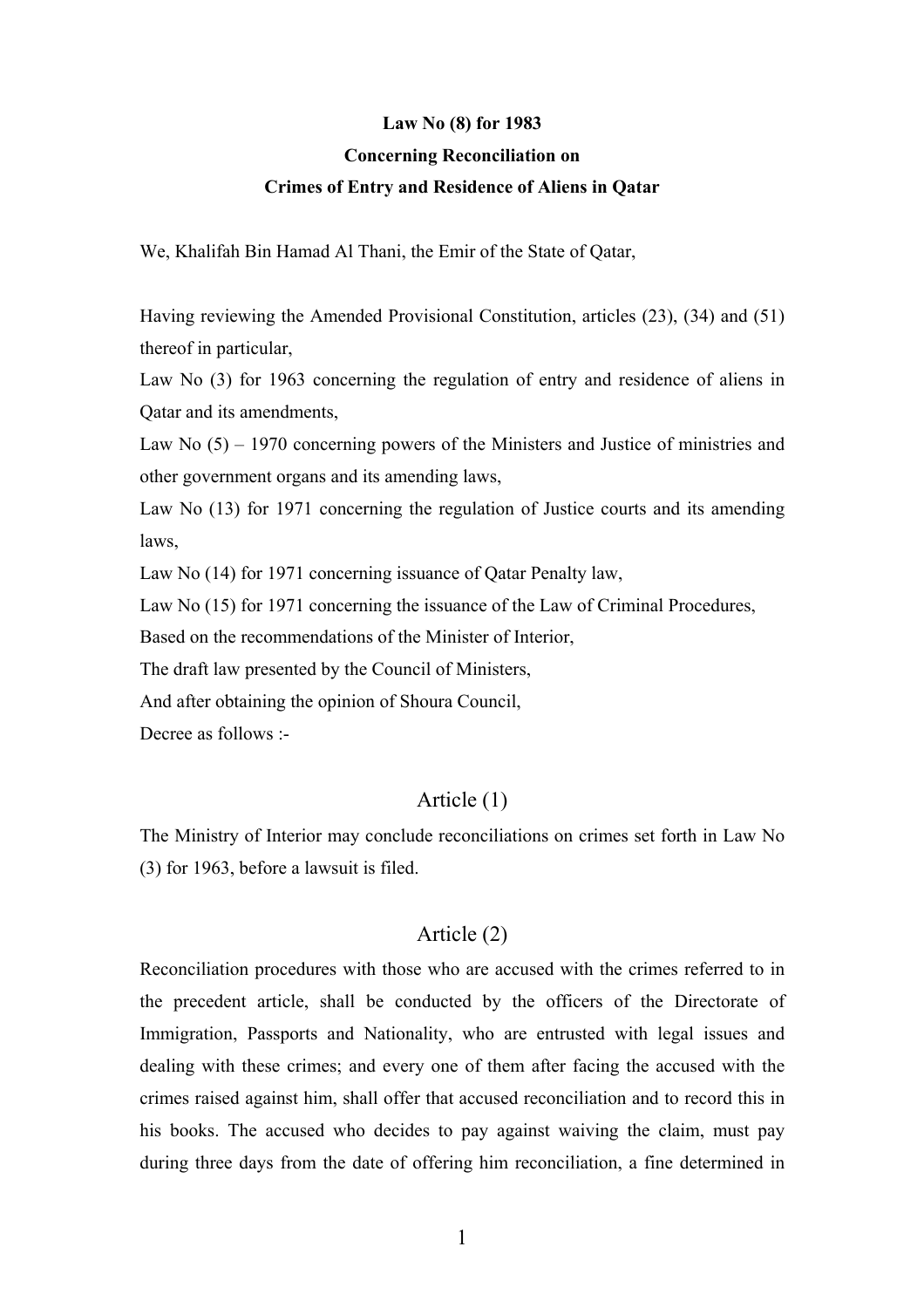accordance with the rates, which are issued by an order from the Minister of Interior, on condition that such fine shall not exceed in any way three quarters of the maximum limit of the fine prescribed for the crime, subject of reconciliation.

Reconciliation amount shall be deposited in the treasury of the Directorate of Immigration, Passports and Nationality or to be handled to one of its officers, who are entrusted of legal issues and who are permitted to collect fines by the Minister of Interior.

## Article (3)

Reconciliation will not be valid until it has been approved by the Manager of Directorate of Immigration, Passports and Nationality within a period of three days maximum of its completion and the claim will be closed on such approval.

## Article (4)

In the event that the accused refuses reconciliation, or refuses to pay on the prescribed date, or the reconciliation has not been approved by the Manager of Directorate of Immigration, Passports and Nationality within the prescribed period, the accused shall be called to the concerned court and the claim shall be immediately settled.

# Article (5)

Any person who is charged with one of the crimes mentioned in the Law No (3) for 1963, referred to herein, shall not leave the country unless he has paid the fine of reconciliation, or he is found innocent in a final judgment, or he has executed the punishment which he received as the case may be. Nevertheless, the accused, if his circumstances require him to leave the country, may be permitted to leave after depositing an amount equal to the fine offered to him for reconciliation, in the treasury of the Directorate of Immigration, Passports and Nationality, as a guarantee for the verdict, which may be issued against him.

## Article (6)

The Minister of Interior shall issue the necessary implementing orders for this Act in accordance with its provisions and aims.